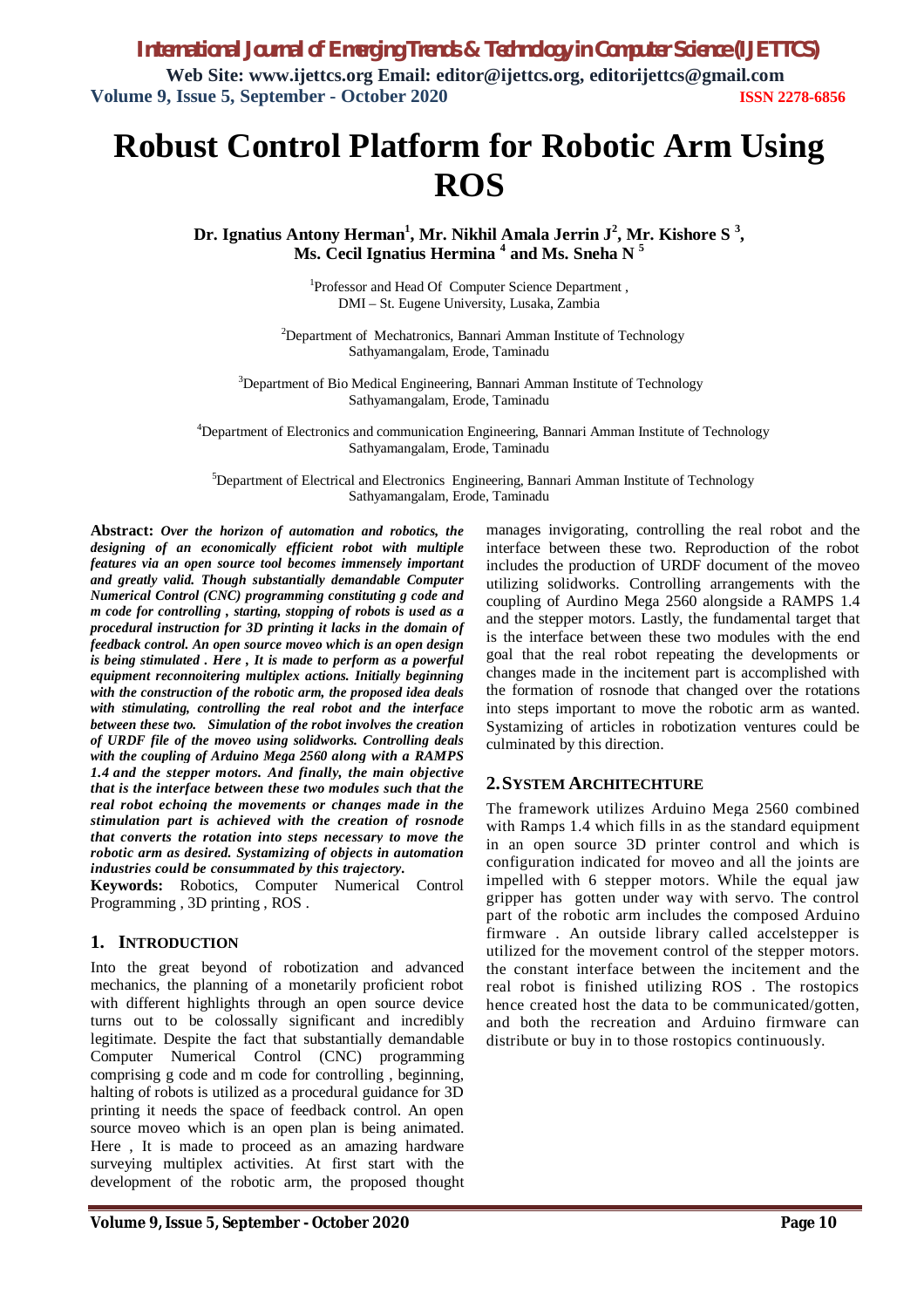# *International Journal of Emerging Trends & Technology in Computer Science (IJETTCS)* **Web Site: www.ijettcs.org Email: editor@ijettcs.org, editorijettcs@gmail.com Volume 9, Issue 5, September - October 2020 ISSN 2278-6856**



# **3. METHODOLOGY PROPOSED**

# **3.1 Stimulation Of The Robot**

The different investigations till now includes just the beginning, halting , pick and spot of robots The Urdf enumerating the designs, for example, the joints,links, surfaces ,physical constraits and those that important to fabricate a 3D printing in reenactment programming projects, for example, RVIZ and Gazebo is made utilizing solidworks. This urdf arranges the moveo with the animated moviet . Moveit brings movement arranging capacity to the robot in reproduction. Utilizing moveit, it is conceivable to design and execute directions utilizing an assortment of movement arranging calculations. . Ensuring that ROS presented precisely with a working workspace-Ros dynamic on Ubuntu 16.4 including the librarires 'moveo\_ros' in the 'src' organizer is utilized.To plan and execute headings for the Moveo in amusement (RVIZ with Moveit module), the going with terminal request is utilized .

roslaunch moveo\_moveit\_config demo.launch

While the window loads, in the base left corner checking "Grant Approximate IK Solutions." Then snaping on the "Organizing" tab in the Motion Planning leading body of RVIZ and by Selecting another target state by either pulling the natural marker (light blue ball on the end effector) or under "Select Goal State." The Once target state could be invigorated, "Plan and Execute" will structure and execute the heading from the earliest starting point state to the revived target state.



# **3.2 List Of The Directories**

- The moveo urdf
- moveo\_moveit\_config
- moveo moveit moveit\_convert.cpp: move group interface coor 1.cpp:

# **3.2.1About The Directories**

#### Place moveo\_urdf

Contains the URDF (Unified Robot Description File) for the BCN3D Moveo. Important for reenactment in RVIZ and moveit design.

#### moveo\_moveit\_config

Setup for moveit, a movement arranging structure that has a module in RVIZ, which is the thing that we are utilizing here.

moveo\_moveit

# moveit\_convert.cpp:

Converts reproduction 'joint\_state' pivots (from the 'move\_group/fake\_controller\_joint\_states' subject) to steps and distributes on the/joint steps point. Joint steps is a variety of 6 Int16 values (however we just have 5 joints for this situation) that speak to the gathered advances executed by each joint since the moveit convert hub has begun running.

move\_group\_interface\_coor\_1.cpp:

Can hardcode a posture/position for the end effector in the content and plan/execute a direction there. Additionally peruses/yields the current posture/position of the end effector.

# **3.2.2Construction And Interface**

The real robot which is an open source tool is controlled by Arduino Mega 2560. The actual interface that creates the real time communication between the stimulation and the real robot is done by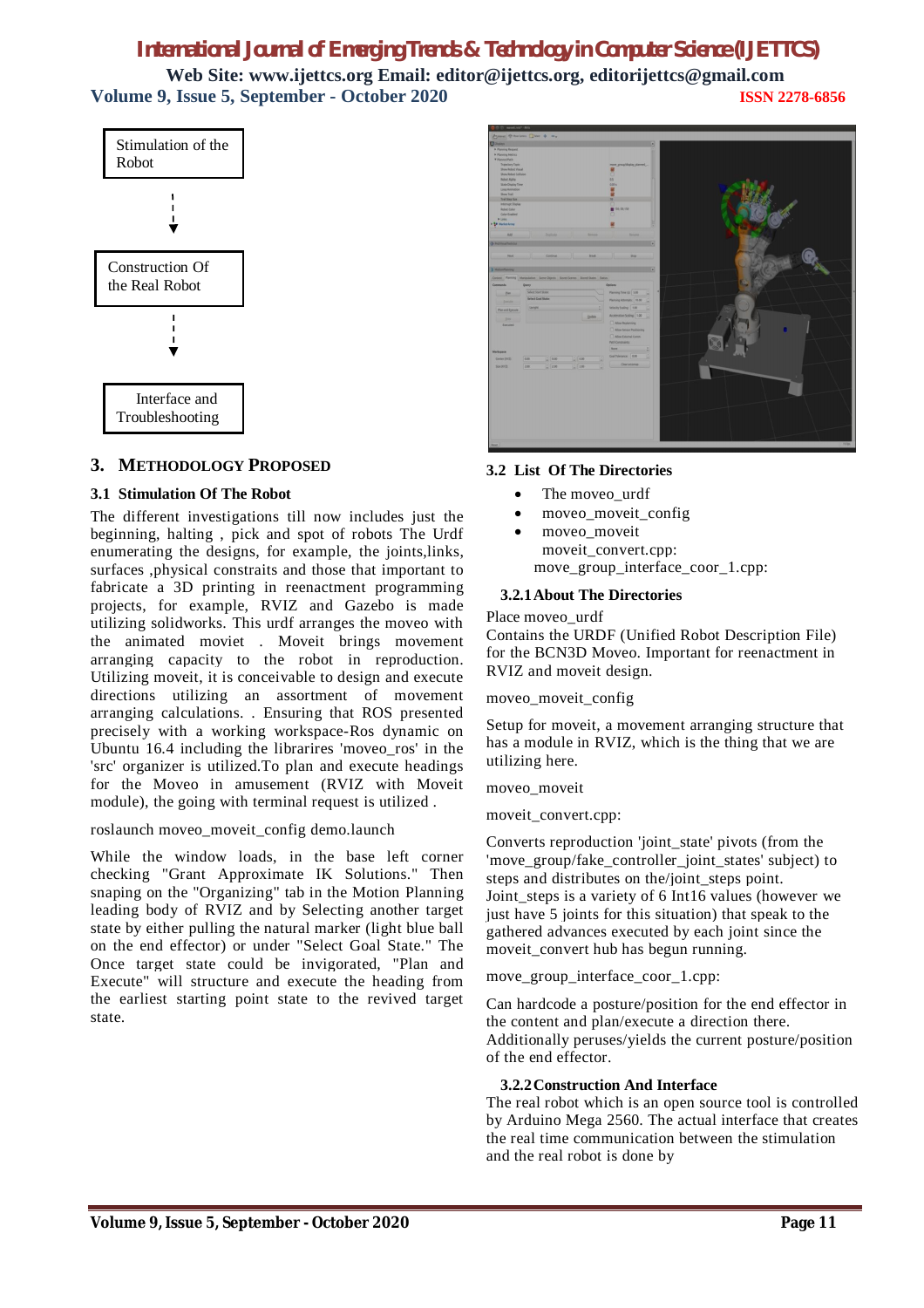# *International Journal of Emerging Trends & Technology in Computer Science (IJETTCS)*

**Web Site: www.ijettcs.org Email: editor@ijettcs.org, editorijettcs@gmail.com Volume 9, Issue 5, September - October 2020 ISSN 2278-6856**

Ensuring the download of (AccelStepper Library Download) and ros lib (rosserial-arduino instructional exercise) libraries into Arduino environment , the event that ros\_lib as of now exists in Arduino libraries (/libraries), following the last investigating tip or by getting a command saying "ArmJointState.h: no such document". ROS eliminate ros\_lib and recover it each time to present another custom message. Changing the pin design between robot and the RAMPS 1.4 in 'moveo\_moveit\_arduino.ino' and transferring the record to Arduino was the next step consequently , Ensuring the robot and the recreation are similarly situated (to set the reenactment upstanding at first - select "Upstanding" from "Select Goal States" in RVIZ. In 'moveit\_convert.cpp' supplant the stepsPerRevolution cluster with the means/insurgency (or microsteps/upheaval) of every one of the motors.

With the reproduction previously running, execution of every one of the accompanying orders in it's own, independent terminal:

rosrun rosserial\_python serial\_node.py/dev/ttyUSB0(establishes rosserial hub that speaks with Arduino)

rosrun moveo\_moveit moveit\_convert (changes over recreation joint state revolutions to steps and distributes on the/joint\_steps theme, which the Arduino content buys in to)

rostopic bar gripper\_angle std\_msgs/UInt16 <angle 0- 180> (distributes gripper\_angle)

Presently, whatever directions are arranged and executed in reenactment are repeated on the real robot.



# **4. Troubleshooting**

Troubleshooting is a type of critical thinking, frequently applied to fix bombed items or cycles on a machine or a framework. It is an intelligent, precise quest for the wellspring of an issue so as to unravel it, and make the item or cycle operational once more. Troubleshooting is expected to distinguish the indications.

The Troubleshooting is done by following the steps below

/joint\_steps: steps important to move each motion to wanted position

/joint\_steps\_feedback: same as/joint\_steps, aside from distributed back by arduino to watch that data is being gotten by Arduino accurately

/gripper\_angle: current edge of the gripper

To move Moveo from the order line:

rostopic bar joint\_steps moveo\_moveit/ArmJointState <Joint1 Joint2 Joint3 Joint4 Joint5 0>

Change "Joint1, Joint2, and so on." to the quantity of steps you need each joint to move.

Using rostopic rundown and quest for these subjects to check in the event that they are presently running could be known.

Using rostopic reverberation/<topic> the information on <topic> is seen

In the event that get the accompanying "blunder: moveo\_moveit/ArmJointState.h: No such record or catalog", play out the accompanying strides in terminal:

compact disc <Arduino sketchbook>/libraries

rm - rf ros\_lib

rosrun rosserial\_arduino make\_libraries.py

# **5. RESULTS AND DISCUSSIONS**

Utilizing constant article acknowledgment from a monocular picture (normal webcam) related to this stage, we can perform 'pick and spot' directions that are explicit to the perceived item. With no guarantees, this kind of use could be valuable for arranging objects in modern mechanization. A stage for powerful criticism control would permit to do things like use observation and an IMU to control developments, or use power sensors to control handles – there's an unbelievable measure of potential here. Through this undertaking, By this the moveo is made to be an incredible asset for investigating complex control ideas at the front line of mechanical technology. Automated arm built here could be utilized in the various fields like a family unit, work environment, and working station.

# **6. CONCLUSION**

Effectively built up the mechanical structure of the automated arm and interfaced with the Aurdino

**Volume 9, Issue 5, September - October 2020 Page 12**